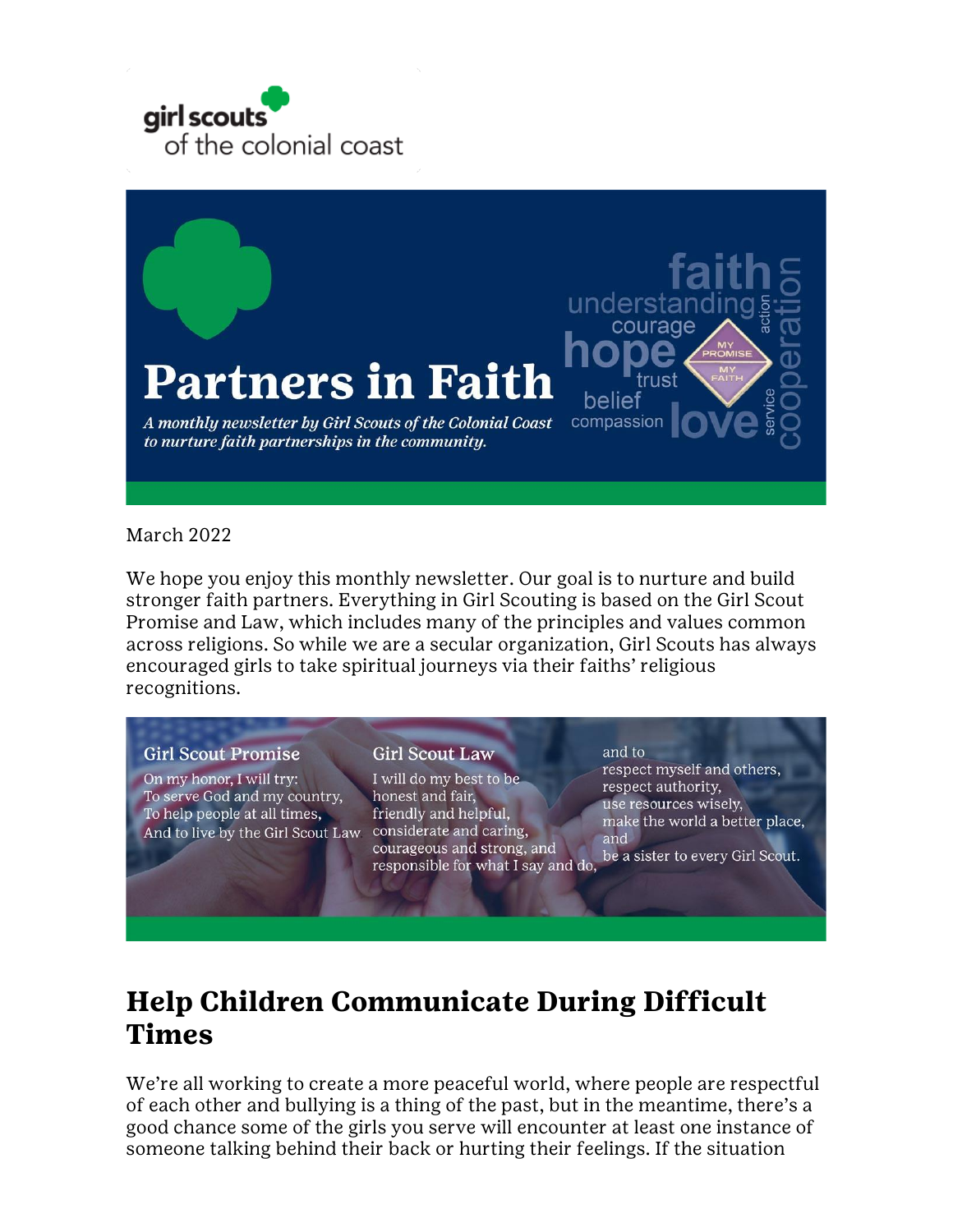goes beyond a personality mismatch to the point where a child is spreading rumors or purposefully doing things to humiliate another or hurt another's feelings, the targeted child might need some help on how to handle it.

Urge them to resist the temptation to throw insults back at their bully or to say nasty things about them to others. That will only escalate the situation and bring them down to the mean child's level. Instead, suggest that they ignore the taunts or mean behavior while others are around, and instead wait for a moment alone with the other person to bring up what's been going on. They can say something like, 'I've heard you're saying these things about me—is that true?' or 'I've noticed you doing X, Y, Z' and then ask the other person why they have been behaving that way.

It's possible there's been a misunderstanding between the two that could be cleared up in a one-on-one, non-accusatory conversation. If that's not the case, and it's clear the other child simply doesn't like them, they can follow up by saying, "It's okay if you don't want to be friends, but I'd like to think we could at least be respectful of each other." Help them practice using "I" statements like "When you \_\_\_\_\_\_\_, I feel \_\_\_\_\_\_." Communicating feelings clearly is a skill that will help any child deal with difficult situations throughout life.

# **Gold Award Project Encourages Pride and Positivity**



"Girl Scout Ambassador Lauren Young dedicated her Gold Award project, *Be Positive* , to encourage pride and positivity to the students of Grafton Bethel Elementary School in Yorktown. Lauren became aware of the many types of distractions children were facing due to peer-pressure and bullying. To tackle this issue, Lauren used her artistic talents to create four inspiring murals for the school. The colorful murals focused on encouraging kindness and respect with elementary-friendly messages such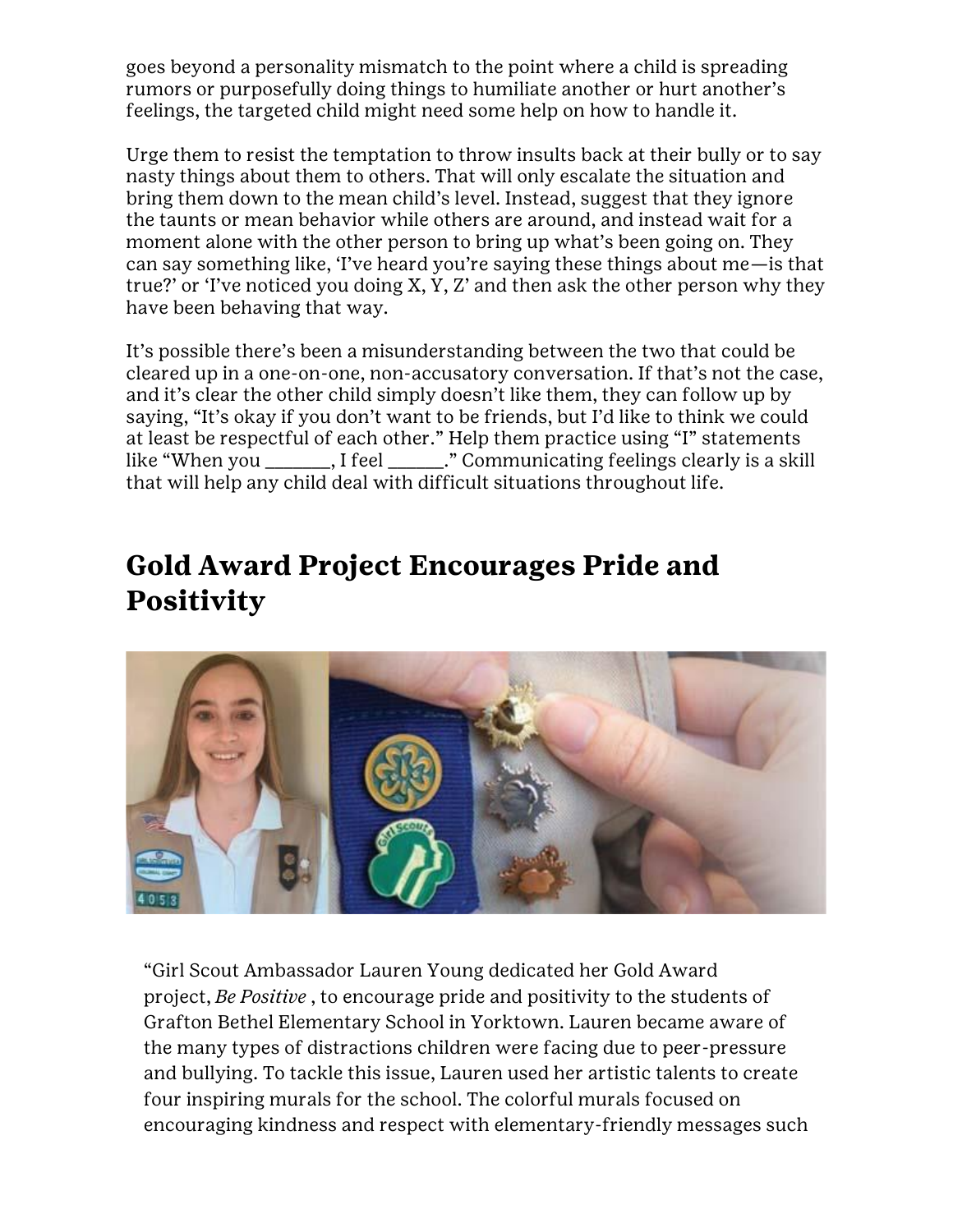as, "Throw kindness around like confetti," and "Great Grizzlies are respectful, responsible, safe, and kind." Through her paintings, she reminded students they were in a safe safe place and one where every individual was respected. In addition to murals, Lauren visited the classrooms of third, fourth, and fifth grade students at the school to do educational activities and read a book about kindness and friendship. Her murals will remain in the school for years to come.

# **"GREAT TREES" RP3 Patch**



"Great Trees" is the newest patch in P.R.A.Y.'s Bible Basic RP3 Series.

RP3 is about learning Bible STUDY. Each Bible story will utilize the RP3 outline: participants will Read the passage, answer questions to Picture the story, discuss issues to Ponder its meaning, and choose an activity to Put into action.

"We sometimes take trees and our planet for granted. But the Bible uses great trees to teach us important lessons about being rooted in Scripture, responding to God through worship, and God's transforming power!"

This opening excerpt introduces "Great Trees," the newest patch in the RP3 Series. As we head into spring and anticipate the budding of trees, use the following lessons to remind us that we can be agents of change and experience new growth that is possible only through God:

#### **Story #1: A Tree Planted by Streams of Water**

When we are planted in God's Word, we are choosing the best path.

#### **Story #2: Great Trees, Tents, and an Altar**

When we believe God's promises, our first response should be worship. No matter where we go, we can find a sacred place and worship God.

#### **Story #3: Trees in the Desert**

All nature points to Creator God. God's handiwork reveals God's character.

"Great Trees" is a companion patch to the existing "Trees" patch which focuses on trusting and obeying God in order to grow strong and fruitful.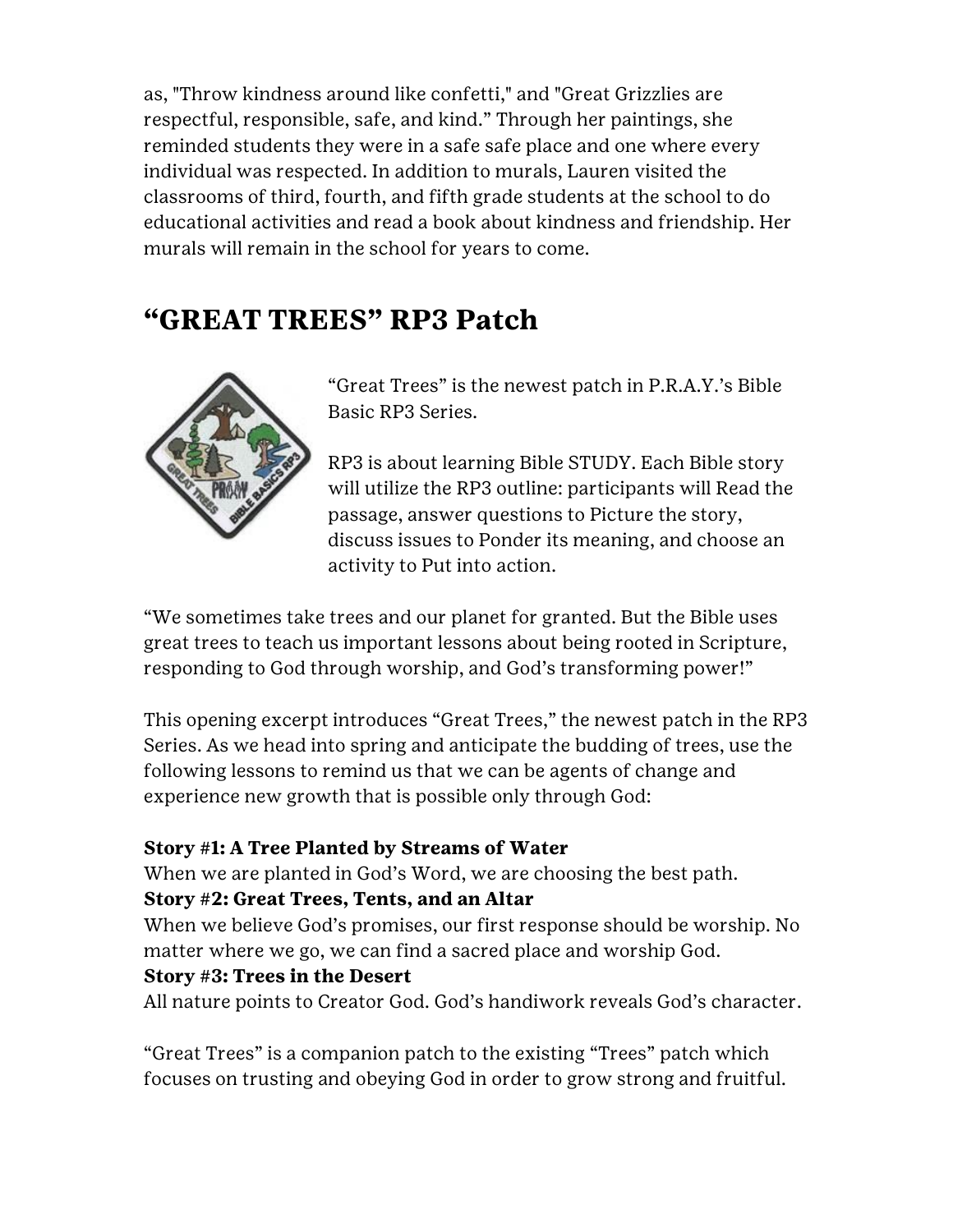Go to the P.R.A.Y. webstore to download your free "Great Trees" curriculum and purchase the new patch today!

## **[LEARN](http://click.email.girlscouts.org/?qs=16fdcb308219d2c2dd53d86d44e0e518aff25f973703f859f59c171da2a74936545c2e8b1a0fec79b6a988dbc835ae35) MORE**

## **Visit a GSCCC Property for Your Next Outdoor Adventure!**

GSCCC has many properties, camps, and facilities that be can rented for day and overnight use by faith groups, businesses, and individuals. Properties are handicap accessible. For more information visit the **[camps](http://click.email.girlscouts.org/?qs=16fdcb308219d2c20cc5c6a31072f64227413c176e20d290e07ee5a9afb38498330b0077af29044574908f4ad4580865)  [and facilities page](http://click.email.girlscouts.org/?qs=16fdcb308219d2c20cc5c6a31072f64227413c176e20d290e07ee5a9afb38498330b0077af29044574908f4ad4580865)** at gsccc.org. For questions email **[customercare@gsccc.org](mailto:customercare@gsccc.org?subject=GSCCC%20Properties)**.

#### **Resources for Print**

We provide updated **[program inserts](http://click.email.girlscouts.org/?qs=16fdcb308219d2c2664f4f7680509035a7dadd2c18fc958228afd48926bd39f6e97946454ade7fdf24f8a4f841135ac8)** and **[bulletins](http://click.email.girlscouts.org/?qs=f46690b625cd98d6b6583e0c05c9bfbde345c2ec340ea1a7b43646fd762e2f595fff24041337ae661da55af8e3ffaadf)** each year that you can use at your place of worship. Find these and more resources at **[gsccc.org](http://click.email.girlscouts.org/?qs=16fdcb308219d2c29e293e24ad9ae501a750a2f06ddf4a7f7bb5cad83b9526d3f07ea63cdfcc38e0b43e92b5f462f11c)**.

#### **What is P.R.A.Y.?**

Programs of Religious Activities with Youth (P.R.A.Y.) is a not-for-profit organization whose national board of directors includes representatives from Protestant and Independent Christian Churches and the national youth agencies. Learn more [praypub.org.](http://click.email.girlscouts.org/?qs=f46690b625cd98d6f130eabf95cca2993f47f08f0464ddc0d7167ce0757fe9460316ca31ec0417b580c26de7946611ae)

### **My Promise, My Faith**

Girls of all grade levels in Girl Scouts can earn the My Promise, My Faith pin, which complements existing religious recognitions and allows girls to further strengthen the connection between their faith and Girl Scouts. Once each year, a girl can earn the My Promise, My Faith pin by carefully examining the Girl Scout Law and tying it directly to tenets of her faith.